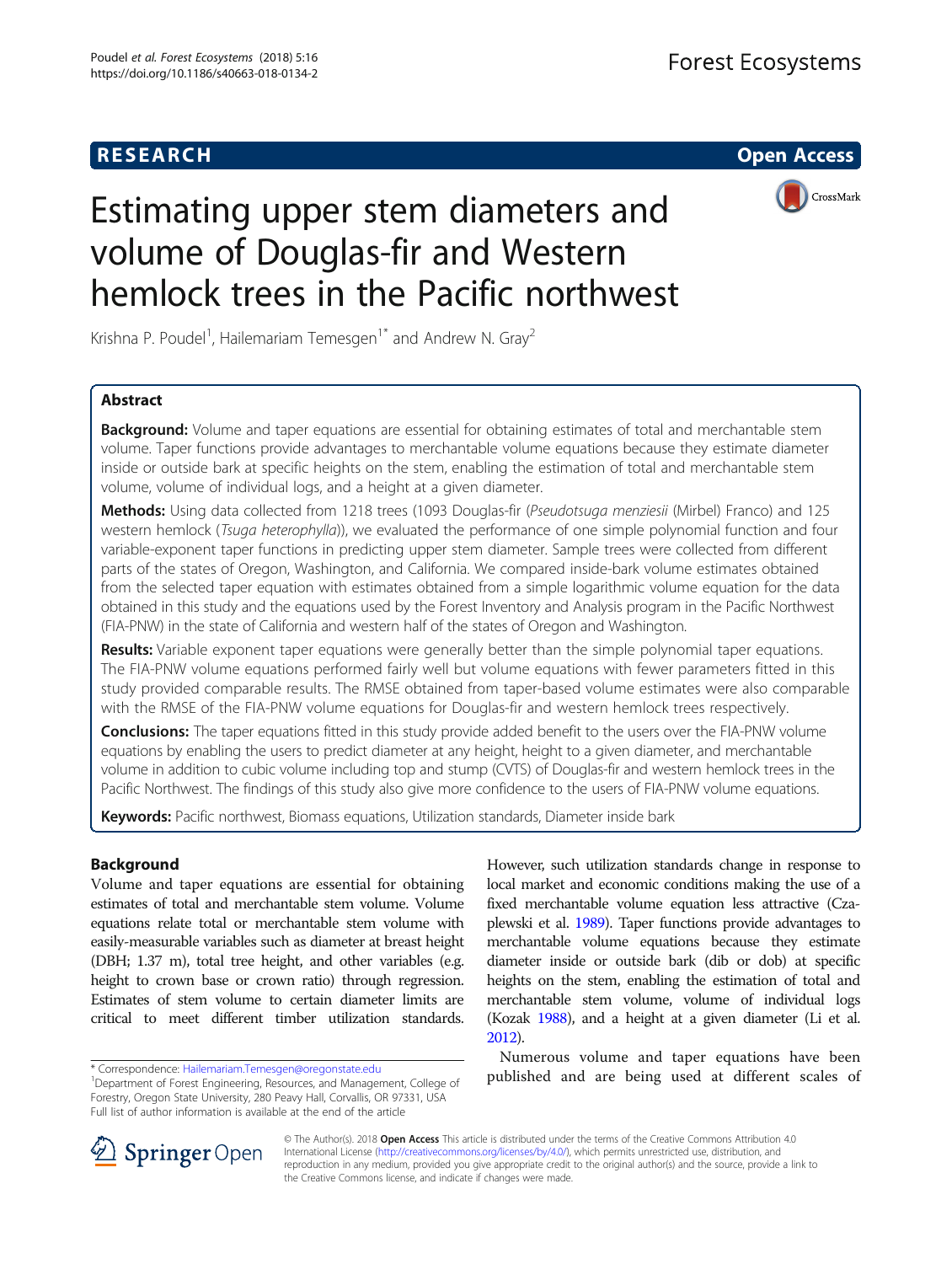forest management. There are also many more unpublished and proprietary equations developed and used by forest companies and agencies. The application of volume equations is not only crucial for economic valuation of timber resources but is also vital to the assessment of biomass availability and carbon sequestration (Poudel and Temesgen [2016](#page-11-0)). For example, the official U.S. forest carbon report to the United Nation Framework Convention on Climate Change (UNFCCC) is based on a component ratio method that converts the sound wood volume obtained from regional volume equations to stem biomass using wood density and bark and branch scaling factors.

Douglas-fir (Pseudotsuga menziesii (Mirb.) Franco) and western hemlock (Tsuga heterophylla (Raf.) Sarg.) are two major tree species in the Pacific Northwest (PNW – States of Oregon, Washington, and California) and account for a substantial portion of the live volume and biomass in the region. A variety of approaches to obtain total and merchantable volume in the PNW are in common use. The Forest Inventory and Analysis (FIA) program of the U.S. Forest Service in the PNW (FIA-PNW) estimates Douglas-fir cubic volume including top and stump (CVTS) using the Brackett ([1977\)](#page-11-0) equation in western Oregon and western Washington, the Summerfield ([1980](#page-11-0)) equation in eastern Oregon and eastern Washington, and the MacLean and Berger [\(1976\)](#page-11-0) equation in California. However, for western hemlock, it uses the Chambers and Foltz [\(1979\)](#page-11-0) volume equation for all three states (OR, WA, and CA). The Oregon Department of Forestry uses taper functions associated with the Forest Projection and Planning System (Arney et al. [2004\)](#page-11-0). The Washington Department of Natural Resources uses taper functions developed by Flewelling and Ernst ([1996\)](#page-11-0), Flewelling [\(1994](#page-11-0)), Kozak ([1994](#page-11-0)), or the Brackett [\(1977\)](#page-11-0) volume equation depending on species and location (east-side or west-side) to estimate volume.

Taper equations have been used in forestry for a long time and can be divided into two major groups. The first group of equations expresses tree form as a single continuous function (Newnham [1988](#page-11-0), [1992](#page-11-0); Kozak [1988](#page-11-0), [2004](#page-11-0)). The second group of equations (segmented taper equations) uses different models for various parts of the stem and joins these models in such a way that their first derivatives are equal at the point of intersection (Max and Burkhart [1976;](#page-11-0) Clark et al. [1991\)](#page-11-0).

Differences in stand conditions affect tree form and thus tree volume (Bluhm et al. [2007](#page-11-0)). Accordingly, different model forms and fitting techniques have been used in developing volume and taper models in the past in different kinds of stands. These models range from simple polynomial to nonlinear and multivariate regression models (Kublin et al. [2008\)](#page-11-0). Traditionally, attempts to improve the predictive ability of taper equations were made by the addition of auxiliary variables such as crown

dimensions, stand and site variables, and upper stem diameter measurements. Recent studies, however, have focused on approaches to account for the observed between-tree variability in stem form (Trincado and Burkhart [2006](#page-11-0)), included stand density as explanatory variable (Sharma and Parton [2009](#page-11-0)), and calibration of taper equations using upper stem diameter measurements (e.g. Cao [2009](#page-11-0); Aria-Rodil et al. [2014](#page-11-0)).

Selecting the best taper equation to predict upper stem diameters and consequently total tree volume or volume to a specific diameter or height is crucial for forest managers. Thus, the evaluation of different taper equations is critical. The objectives of this study were to: 1) fit taper equations for Douglas-fir and western hemlock trees; 2) examine the accuracy of these equations in predicting diameter and volume inside bark; 3) develop a simple volume equation based on DBH and tree height; and 4) compare the accuracy of taper-based volume estimates with the volume estimates obtained from the FIA-PNW equations and the simple volume equation fitted in this study.

## Methods

### Data

Data for this study came from three different sources and consisted of 1218 trees – 1093 Douglas-fir and 125 western hemlock. The first set of data (DATASET I) consisted of measurements on 716 trees (615 Douglas-fir and 101 western hemlock) sampled in 1993 from the western side of the states of Oregon and Washington. Average DBH of these trees was 37.1 cm (range 8.8–92.5 cm) and 36.5 cm (range 16.3–102.1 cm) for Douglas-fir and western hemlock trees, respectively. Average height of these trees was 30.8 m (range 10.2–61.9 m) and 27.5 m (range 12.7–40.7 m) for Douglas-fir and western hemlock trees, respectively. Diameter inside bark in these trees were measured at 0.3, 0.6, 0.9 and 1.37 m, and at each 1/10th of the height above breast height afterward.

The second set of data (DATASET II) consisted of measurements on 399 Douglas-fir trees collected by the Stand Management Cooperative (SMC) from the western half of the states of Oregon and Washington. Average DBH and heights of these trees were 18.2 cm (range 4.7– 43.8 cm) and 15.2 m (range 5.1–27.6 m), respectively. Diameter inside bark in these trees were measured at 0.1, 1.0, 1.37 m, and at every 1 m afterward.

The third set of data (DATASET III) consisted of measurements on 103 trees (79 Douglas-fir and 24 western hemlock) sampled in 2012–2015 from the states of Oregon, Washington, and California as a part of an FIA biomass sampling and estimation project at Oregon State University. Average DBH of these trees was 48.6 cm (range 16.5–114.0 cm) and 41.7 cm (range 18.0–69.9 cm) for Douglas-fir and western hemlock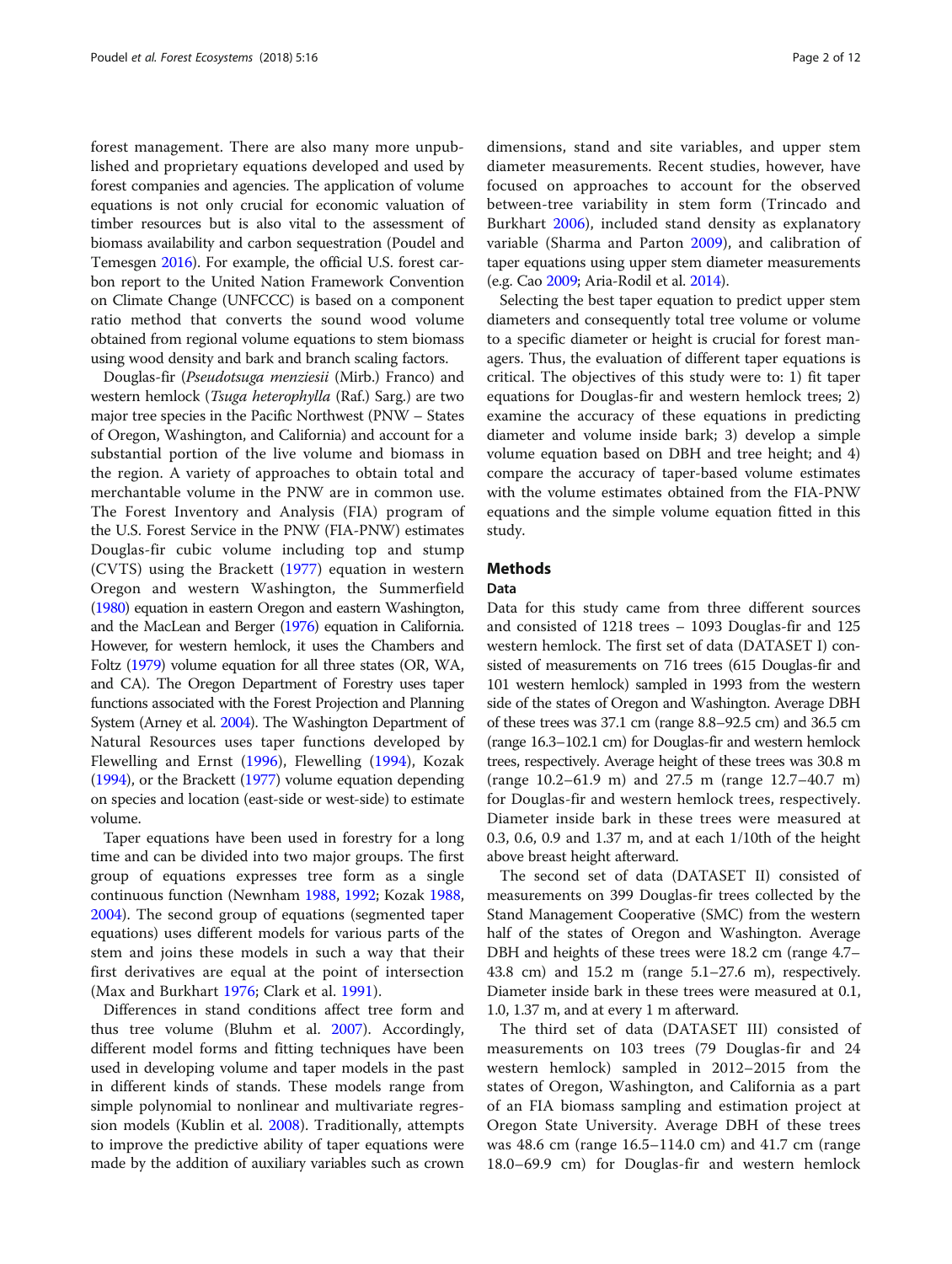trees, respectively. Average height of these trees was 32.2 m (range 16.5–53.3 m) and 29.5 m (range 14.3– 43.7 m) for Douglas-fir and western hemlock trees, respectively. Diameter inside bark in these trees was measured at stump height (approximately 0.3 m) and at every 5.18 m afterward. Numbers of trees by species and diameter class in each dataset are presented in Table 1.

## Actual volume computation

Sampling protocols for three datasets differed so greatly that it was necessary to harmonize the method for actual volume computation for all datasets. We considered two linear interpolation approaches to accomplish this. In the first approach, the dibs at specified intervals were

Table 1 Number of trees by diameter class in three datasets used in this study. A total of 1218 trees (1093 Douglas-fir and 125 western hemlock) were used

| DBH         | DATASET I      |                    | DATASET II     | <b>DATASET III</b> |                    |  |
|-------------|----------------|--------------------|----------------|--------------------|--------------------|--|
| Class (cm)  | Douglas-fir    | Western<br>hemlock |                | Douglas-fir        | Western<br>hemlock |  |
| $4 - 8$     |                |                    | 14             |                    |                    |  |
| $8 - 12$    | 5              |                    | 58             |                    |                    |  |
| $12 - 16$   | 6              |                    | 104            |                    |                    |  |
| $16 - 20$   | 42             | 9                  | 89             | $\overline{2}$     | $\mathbf{1}$       |  |
| $20 - 24$   | 62             | 5                  | 62             | $\overline{4}$     | $\overline{4}$     |  |
| $24 - 28$   | 68             | 14                 | 35             | 3                  | 1                  |  |
| $28 - 32$   | 72             | 13                 | 22             | $\overline{2}$     | $\mathbf{1}$       |  |
| $32 - 36$   | 75             | 12                 | 8              | $\overline{7}$     | 3                  |  |
| $36 - 40$   | 62             | 15                 | $\overline{4}$ | 9                  | 3                  |  |
| $40 - 44$   | 54             | 10                 | 3              | $\overline{7}$     | $\overline{2}$     |  |
| $44 - 48$   | 47             | 8                  |                | 13                 | $\mathbf{1}$       |  |
| $48 - 52$   | 30             | $\overline{4}$     |                | 6                  | $\mathbf{1}$       |  |
| $52 - 56$   | 25             | $\overline{4}$     |                | 10                 | $\overline{2}$     |  |
| $56 - 60$   | 19             | 1                  |                | $\overline{4}$     | $\mathbf{1}$       |  |
| $60 - 64$   | 13             | $\overline{2}$     |                | 1                  |                    |  |
| $64 - 68$   | 7              | $\mathbf{1}$       |                | 3                  | $\overline{2}$     |  |
| $68 - 72$   | 9              | 1                  |                | 1                  | $\overline{2}$     |  |
| $72 - 76$   | 5              | $\mathbf{1}$       |                |                    |                    |  |
| $76 - 80$   | 6              |                    |                |                    |                    |  |
| $80 - 84$   | 5              |                    |                | $\mathbf{1}$       |                    |  |
| $84 - 88$   |                |                    |                | 1                  |                    |  |
| 88-92       | $\overline{2}$ |                    |                |                    |                    |  |
| $92 - 96$   | 1              |                    |                | 1                  |                    |  |
| $96 - 100$  |                |                    |                | 1                  |                    |  |
| $100 - 104$ |                | $\mathbf{1}$       |                |                    |                    |  |
| $108 - 112$ |                |                    |                | 1                  |                    |  |
| $112 - 116$ |                |                    |                | $\overline{2}$     |                    |  |
| Total       | 615            | 101                | 399            | 79                 | 24                 |  |

obtained based on linear interpolation of measured dibs. In the second approach the interpolated dibs were obtained based on linear interpolation of fractional error in predicted dib based on the selected taper equation. The second approach was selected based on graphical comparison and its plausibility, particularly at the butt log. The following steps were used to get the actual volume:

- 1) Fit Kozak ([2004\)](#page-11-0) taper equation using measured DIBs and obtain predicted diameter inside bark (PDIB) at each measurement heights;
- 2) Obtain fractional error (FE) in predicted DIB as:

$$
FE = \frac{DIB^2 - PDIB^2}{PDIB^2}
$$
 (1)

- 3) Set a consistent stump height (minimum of all stump heights – 0.03 m);
- 4) Divide tree height into 100 equal parts and obtain FE at each percentile of tree height by linear interpolation

$$
FE_{int} = \frac{FE_0(h_1 - h) + FE_1(h - h_0)}{h_1 - h_0}
$$
 (2)

where,  $FE_{int}$  is the linear interpolated fractional error at height  $h$ ;  $h_0$  and  $h_1$  are measurement heights immediately below and above h; and  $FE_0$  and  $FE_1$  are fractional errors immediately below and above  $h$ ;

5) Obtain interpolated DIBs at each h by back solving Eq.  $(1)$  for DIB;

$$
DIB_{FE} = \sqrt{PDIB^2(FE_{int} + 1)}
$$
 (3)

 $DIB_{FE}$  is same as the measured dib at heights where actual measurements were made.

- 6) Compute volume below 0.03 m and the top section as cylinder and cone respectively;
- 7) Compute volume of other sections using Smalian's formula with  $DIB_{FE}$  i.e. using numerical integration with step size equal to 1% of total tree height and diameters at two ends obtained from interpolation using Kozak [\(2004\)](#page-11-0) taper equation.

Observed inside bark cubic volume including top and stump (CVTS) for each tree was then computed by summing volume of all sections, stump, and top.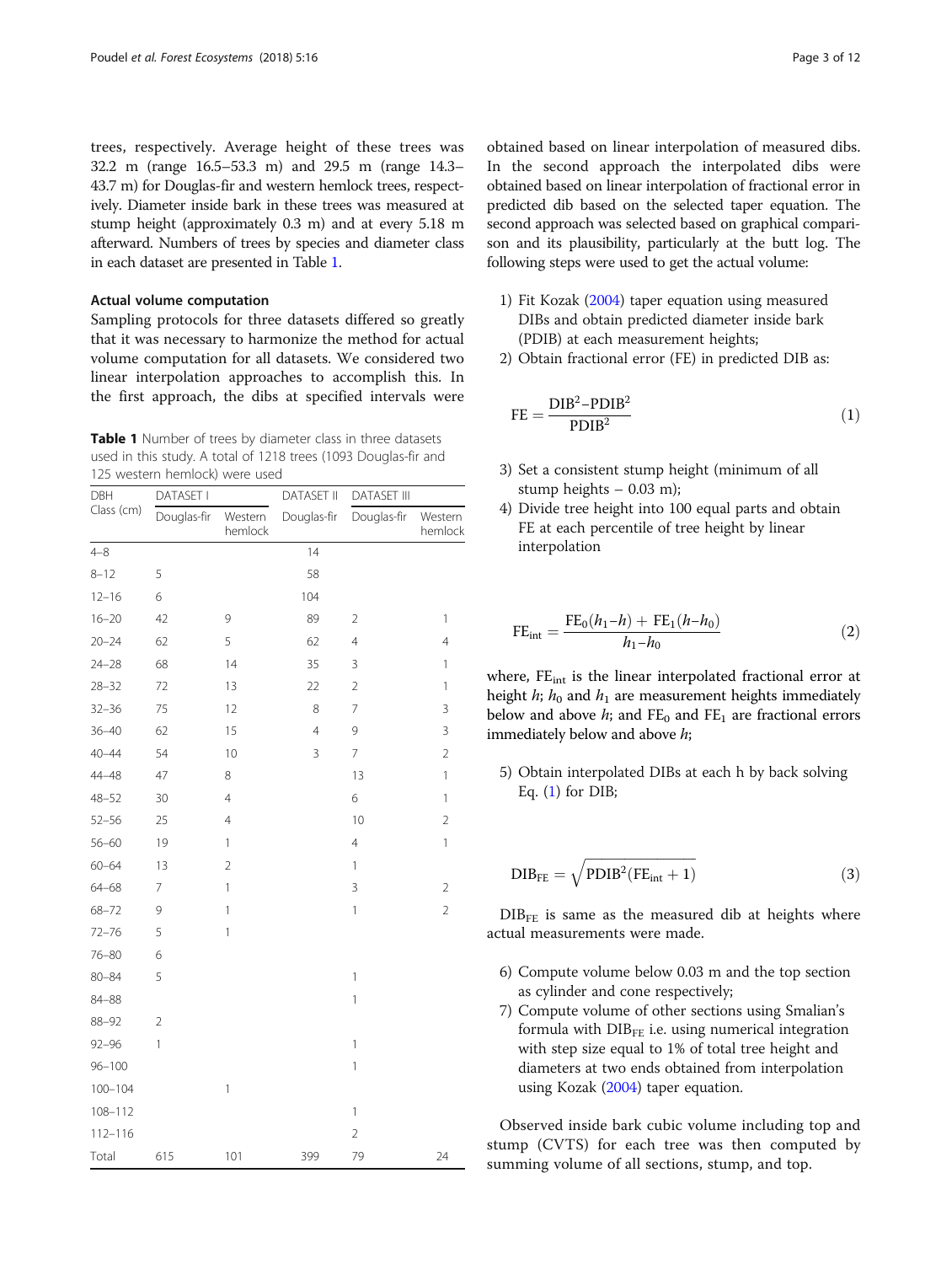## <span id="page-3-0"></span>Methods

## Diameter inside bark

Rojo et al. ([2005](#page-11-0)) evaluated 31 different taper functions that belonged to three model groups – simple, segmented, and variable-form taper functions. These models differ in how they describe stem profile as well as their model forms and number of parameters to be estimated. In this study, we used one simple and four variable exponent taper models that Rojo et al. ([2005\)](#page-11-0) selected for final evaluation. These models differed in how they describe tree taper along the bole. Except for the Cervera [\(1973](#page-11-0)) taper equation, which is a simple polynomial equation, all the models are variable-exponent taper models that describe bole shape with a changing exponent. Geometric properties of these taper functions are displayed by plotting predicted diameter inside bark vs. height on tree bole of a Douglas-fir tree (Fig. 1). At first, the leave-oneout validation was carried out to determine the best model for estimating upper stem diameter. Parameters of the five taper models (Table [2\)](#page-4-0) were obtained based on two datasets (e.g. dataset I and II). To obtain evaluation statistics, fitted models were then applied to the third dataset (e.g. dataset III).

At this point, all models were fitted as fixed effects model and assumed homogenous error variance. Accuracy of these models were compared using mean prediction bias and root mean squared error (RMSE) produced by these models in estimating diameter inside bark along the bole. Akaike Information Criterion (AIC), and Bayesian Information Criterion (BIC) values were also obtained for each of these models.

Bias = 
$$
\frac{1}{n} \sum_{i=1}^{n} \left( \frac{\sum_{j=1}^{m_i} \left( y_{ij} - \hat{y}_{ij} \right)}{m_i} \right)
$$
(4)

$$
RMSE = \sqrt{\frac{1}{n} \sum_{i=1}^{n} \left( \frac{\sum_{j=1}^{m_i} \left( y_{ij} - \hat{y}_{ij} \right)^2}{m_i} \right)}
$$
(5)

where,  $y_{ij}$  and  $\hat{y}_{ij}$  are observed and predicted diameter inside bark of  $j^{\text{th}}$  observation ( $j = 1, 2, ..., m_i$ ) along the bole on  $i^{\text{th}}$  tree  $(i = 1, 2, ..., n)$ .

The Kozak ([2004](#page-11-0)) taper model was selected for further analysis because it produced the smallest root mean squared error among the five models used to predict upper stem diameter of Douglas-fir trees in all datasets and comparable RMSEs for western hemlock trees. Because the taper data consists of multiple measurements taken on a single tree, there is an inherent autocorrelation among the observations obtained from the same tree which can be accounted for by adding individual tree random effects and by specifying a correlation structure in the model (Li et al. [2012](#page-11-0)).

An error model of the following form was fitted:

$$
e^{2} = \exp(a_{0} + a_{1} \ln(DBH) + a_{2} \ln(h) + a_{3} \ln(H))
$$
\n(6)

where  $e$  is the residual (observed dib – predicted dib) obtained from fitting the Kozak ([2004](#page-11-0)) model as a nonlinear fixed effect model;  $a_0$ ,  $a_1$ ,  $a_2$ , and  $a_3$  are regression

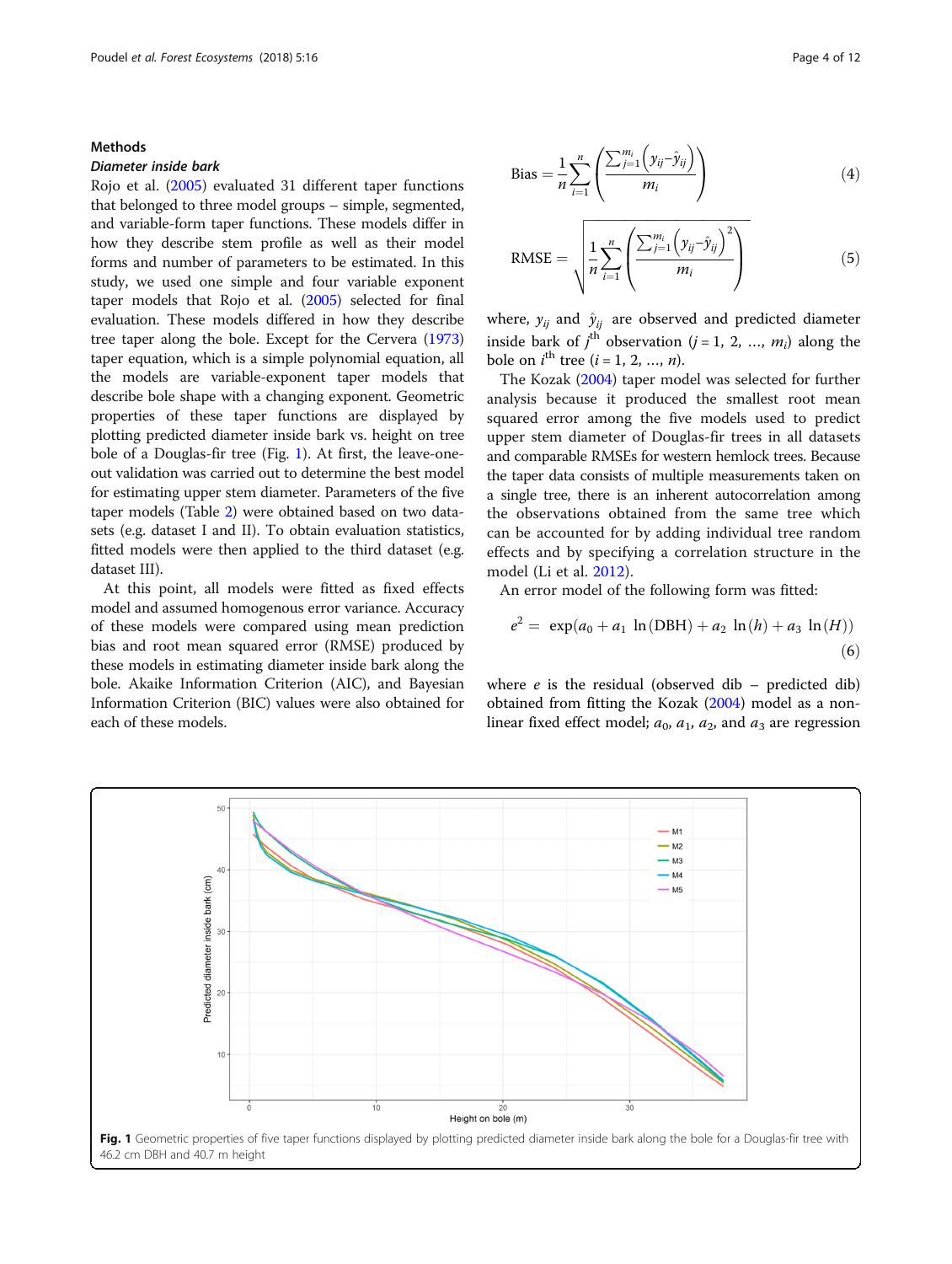<span id="page-4-0"></span>Table 2 Taper equations evaluated for predicting upper stem diameter in this study

| Model                       | Equation                                                                                                                                                                                                                                                                                                                                                                                                               |
|-----------------------------|------------------------------------------------------------------------------------------------------------------------------------------------------------------------------------------------------------------------------------------------------------------------------------------------------------------------------------------------------------------------------------------------------------------------|
| M1: Cervera 1973            | $\frac{d}{b} = (b_1 + b_2X + b_3X^2 + b_4X^3 + b_5X^4)$                                                                                                                                                                                                                                                                                                                                                                |
| M2: Kozak 1988              | $d = b_1 D^{b_2} b_3 D \left( \frac{1-\sqrt{t}}{1-\sqrt{p}} \right)^{(b_4 t^2 + b_5 \ln(t+0.001) + b_6 \sqrt{t} + b_7 \exp(t) + b_8(\frac{\ln t}{t})}$                                                                                                                                                                                                                                                                 |
| M3: Bi 2000                 | $\begin{array}{l} d = \frac{1}{\sqrt{2}} \int \frac{1-\sqrt{p}}{1-\sqrt{p}} \int \frac{1}{\sqrt{p}} e^{-\frac{1}{2}(\frac{p}{2}-\frac{p}{2})t} e^{-\frac{1}{2}(\frac{p}{2}-\frac{p}{2})t} \frac{1}{\sqrt{p}} e^{-\frac{1}{2}(\frac{p}{2}-\frac{p}{2})t} \frac{1}{\sqrt{p}} e^{-\frac{1}{2}(\frac{p}{2}-\frac{p}{2})t} \\ d = \frac{1}{2} \int \frac{1}{\sqrt{2}} e^{-\frac{1}{2}(\frac{p}{2}-\frac{p}{2})t} e^{-\frac$ |
| M4: Kozak 2004              |                                                                                                                                                                                                                                                                                                                                                                                                                        |
| M5: Arias-Rodil et al. 2014 | $d = 2\left\{\frac{b_1D}{1-\exp(b_2(1,3-\mu))}+\left(\frac{D}{2}-b_1D\right)\times\left[1-\left(\frac{1}{1-\exp(b_2(1,3-\mu))}\right)\right]+\exp(-b_2h)\times\left[\frac{\left(\frac{D}{2}-b_1D\right)\exp(1,3b_2)}{1-\exp(b_2(1,3-\mu))}\right]-\exp(b_3h)\left[\frac{\left(b_1D-\exp(-b_2h)\right)\exp(1,3b_2)}{1-\exp(b_2(1,3-\mu))}\right]\right\}$                                                               |
|                             | where, D is the diameter at breast height outside bark (cm); h is the height above ground level (m); d is the diameter inside bark (cm) at height h; H is the total                                                                                                                                                                                                                                                    |

tree height (m);  $b_1$  –  $b_9$  are regression coefficients to be estimated from data;  $X = \frac{H-h}{H-1.3}$ ; t = h/H, k = 1.3/H; p is the inflection point and was set to 0.25 and 0.12 for<br>Douglas-fir and western bemlock respec Douglas-fir and western hemlock, respectively

parameters; and all other variables are the same as defined previously. The reason for fitting an error model was to approximate the best weighting factor to use in fitting weighted taper equation. A power variance function defined as  $Var(\varepsilon_i) = \sigma^2 |v_i|^{2t}$  was specified in the model to account for the heterogeneity of error variance. Here,  $\varepsilon_i$ is the model residual,  $\sigma^2$  is the residual sum of squares,  $v_i = \frac{1}{e^2}$  is the weighting variable where  $e^2$  is the pre-<br>dicted values of  $e^2$  obtained from fitting Eq. 6, and t is dicted values of  $e^2$  obtained from fitting Eq. [6](#page-3-0), and t is the variance function coefficient.

#### Volume estimation

Taper-based volume At first, we obtained the parameter estimates of the weighted nonlinear mixed effects model with first-order autoregressive error structure. After investigating different combination of random effects, parameters  $b_4$  and  $b_7$  of the selected taper equation (Table 2, M4) were associated with tree specific random effects. Diameter inside bark along the bole for each tree in the held-out dataset was obtained using the fixed effects parameters of the fitted taper equation. Taper-based CVTS was then obtained using numerical integration with step size equal to 1% of total tree height. Evaluation statistics (i.e. bias and RMSE) for predicting diameter inside bark CVTS were also calculated.

Local volume equation Even though taper equations have advantages over direct volume equations in that they have flexibility in estimating volume to different merchantability standards, it is desired that the taper equations provide CVTS with the same accuracy as the direct volume equations. We fitted a simple nonlinear volume equation that predicts the CVTS as a function of DBH and total tree height. Evaluation statistics for the simple volume equation (Eq. 7) were obtained for this model as well based on leave-one-out approach.

$$
CVTS = \exp(a_0 + a_1 \ln(DBH) + a_2 \ln(H)) \tag{7}
$$

where,  $ln(·)$  is the natural logarithm,  $a_0$ ,  $a_1$  and  $a_2$  are the parameters to be estimated from data and other variables are as defined previously.

FIA-PNW volume equations The Pacific Northwest unit of the FIA uses different sets of species-specific volume equations depending upon geographic location (See [Background](#page-0-0) section for details). The equation forms along with their coefficients for Douglas-fir and western hemlock trees are given in Table [3.](#page-5-0)

All statistical analysis was performed in R3.3.2 (R Core Team 2016) and the mixed effects models were fitted with the nlme function in library nlme (Pinheiro et al. [2016](#page-11-0)). Evaluation statistics for estimating CVTS were obtained as follows:

$$
\text{Bias} = \frac{\sum_{i=1}^{n} (y_i - \hat{y}_i)}{n} \tag{8}
$$

$$
RMSE = \sqrt{\frac{\sum_{i=1}^{n} (y_i - \hat{y}_i)^2}{n}}
$$
(9)

where,  $y_i$  and  $\hat{y}_i$  are observed and predicted CVTS of the  $i^{th}$  ( $i = 1, 2, 3,..., n$ ) tree. Bias and RMSE percentages were obtained by dividing these values by the average observed CVTS of n trees.

## Results and discussions

### Diameter inside bark

The parameter estimates and their corresponding standard errors for the five taper equations are given in Table [4.](#page-5-0) Plots of standardized residuals vs. fitted values obtained from the final model fitted for both species (Fig. [2](#page-6-0)) did not show any problems with heteroscedasticity. For Douglas-fir, all the parameters in all taper models were statistically significant at the 0.05 level of significance but for western hemlock some of the parameters namely  $b_2$  and  $b_3$  (*p*-values 0.8 and 0.9, respectively) for Bi ([2000\)](#page-11-0) model and coefficient  $b_3$  (*p*-value = 0.3) for Kozak ([2004\)](#page-11-0) models were not statistically significant. Mean prediction bias and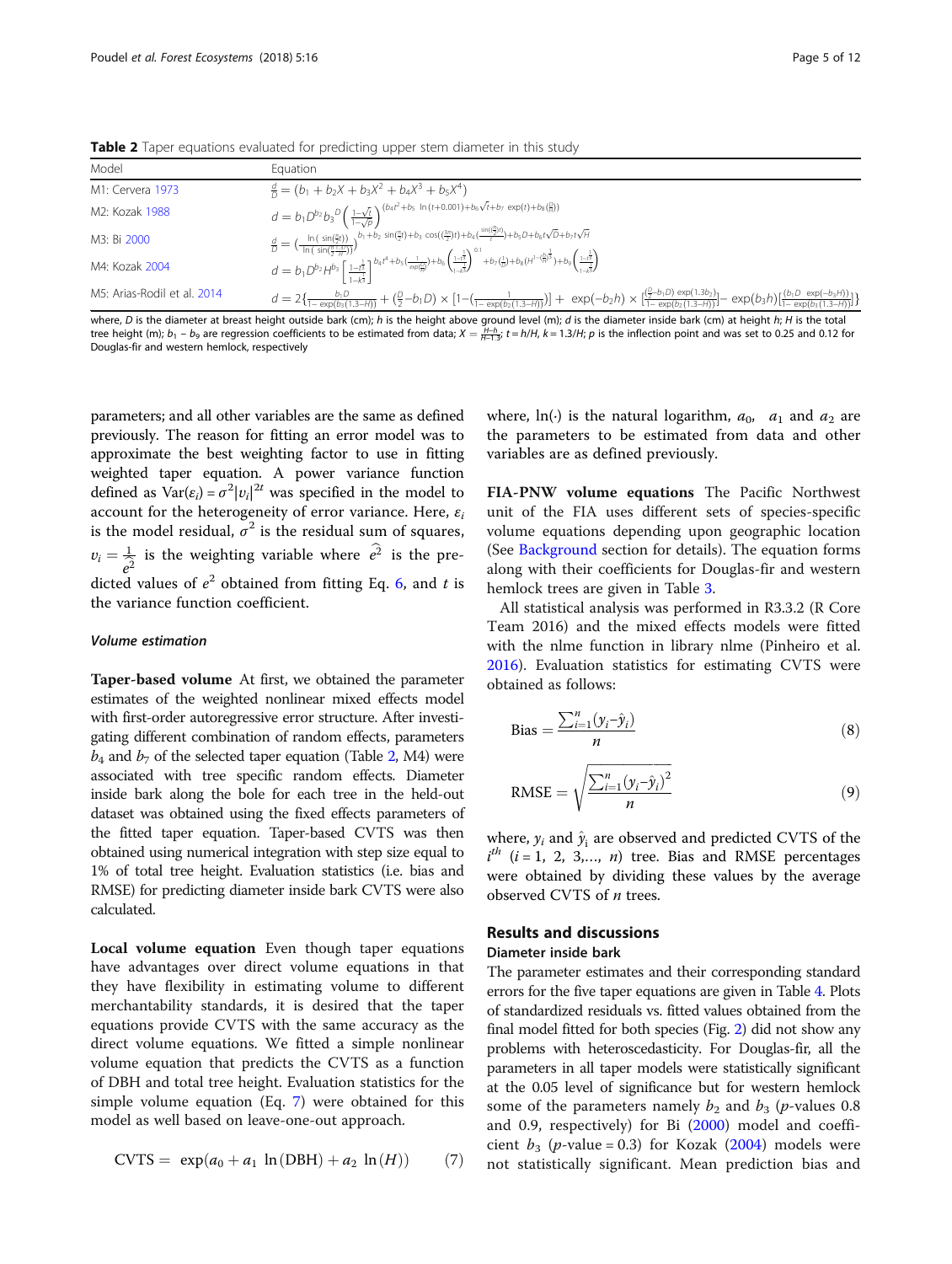<span id="page-5-0"></span>

|  | Table 3 Volume equations used by FIA-PNW to estimate cubic volume including top and stump (CVTS) |  |  |
|--|--------------------------------------------------------------------------------------------------|--|--|
|--|--------------------------------------------------------------------------------------------------|--|--|

| Species         | State                                      | Volume equation                                                                                                                                                                                                                                                                                                                                    |
|-----------------|--------------------------------------------|----------------------------------------------------------------------------------------------------------------------------------------------------------------------------------------------------------------------------------------------------------------------------------------------------------------------------------------------------|
| Douglas-fir     | WOR & WWA<br>(Brackett 1977)               | CVTSL = $\frac{-3.21809 + 0.04948 \log(H) \log(D) - 0.15664 (\log(D))^2}{+2.02132 \log(D) + 1.63408 \log(H) - 0.1685 (\log(H))^2}$<br>CVTS = 10 <sup>CVTSL</sup>                                                                                                                                                                                   |
|                 | <b>FOR &amp; FWA</b><br>(Summerfield 1980) | $CVTSL = -6.110493 + 1.81306 \ln(D) + 1.083884 \ln(H)$<br>$CVTS = exp(CVTSL)$                                                                                                                                                                                                                                                                      |
|                 | $CA^a$<br>(MacLean and Berger 1976)        | $BA = D2$ 0.005454154<br>CF4 = $-0.248569 + 0.0253524 \frac{H}{D} - 0.0000560175 \left(\frac{H^2}{D}\right)$<br>If CF4 < 0.3, then CF4 = 0.3; If CF4 > 0.4 then CF4 = 0.4<br>$CV4 = CF4 BA H$<br>TERM = $((1.033 (1.0 + 1.382937 \exp(-4.015292 \frac{DBH}{10.0}))))$ (BA + 0.087266)-0.174533)<br>$CVTS = \frac{CV4 \text{ TERM}}{BA - 0.087266}$ |
| Western hemlock | OR, WA, & CA<br>(Chambers and Foltz 1979)  | $CVTS = 10^{-2.72170 + 2.00857}$ log(D) + 1.08620 log(H) - 0.00568 D                                                                                                                                                                                                                                                                               |

WOR Western Oregon, WWA Western Washington, EOR Eastern Oregon, EWA Eastern Washington, CA California, CVTSL log (base 10) of the cubic volume including top and stump;  $log(\cdot)$  log base 10,  $ln(\cdot)$  natural logarithm, H total tree height, and D diameter at breast height, BA Basal Area<br><sup>a</sup> CVTS for California Douglas-fir trees in FIA-PNW is calculated differently for trees les

15 cm DBH

root mean squared error produced by these models in predicting upper stem inside bark diameters obtained based on leave-one-out validation are given in Table [5.](#page-6-0)

For Douglas-fir trees, the Cervera ([1973](#page-11-0)), Kozak ([1988](#page-11-0)), and Kozak ([2004](#page-11-0)) models produced positive mean prediction biases for dataset I; i.e., these model under-predicted the diameter inside bark along the bole for dataset I. These models for dataset II and III and all other models for Douglas-fir, had negative biases; i.e., these models over-predicted the diameter inside bark along the bole. The Kozak [\(2004\)](#page-11-0) model had the smallest values for RMSE but in terms mean prediction bias (absolute value), the Arias-Rodil et al. ([2014](#page-11-0)) model

was best for dataset I and II and the Kozak [\(1988](#page-11-0)) model was best for dataset III (Table [5](#page-6-0)). Absolute values of mean prediction bias in predicting dib ranged from 0.09 cm to 1.76 cm and RMSE ranged from 1.04 cm to 4.70 cm. Note that the mean prediction bias and root mean squared errors are based on leave-one(dataset) out validation.

In the case of western hemlock trees, all taper models produced negative biases for dataset I and positive biases for dataset III in predicting diameter inside bark. Absolute values of biases ranged from 0.37 to 1.83 cm and RMSE ranged from 3.32 to 4.2 cm. The Arias-Rodil et al. [\(2014](#page-11-0)) model had the smallest bias (absolute value)

Table 4 Parameter estimates their standard errors (in parenthesis) for the taper equations used in this study

| Species            | Model          | b <sub>1</sub>       | b <sub>2</sub>          | b <sub>3</sub>          | $b_4$                   | b <sub>5</sub>          | b <sub>6</sub>       | b <sub>7</sub>          | $b_8$                | $b_{9}$                 |
|--------------------|----------------|----------------------|-------------------------|-------------------------|-------------------------|-------------------------|----------------------|-------------------------|----------------------|-------------------------|
| Douglas-fir        | M1             | 0.02435<br>(0.00349) | 0.85814<br>(0.04419)    | 2.57379<br>(0.16020)    | $-5.55862$<br>(0.21594) | 3.05029<br>(0.09678)    | $\equiv$             |                         |                      |                         |
|                    | M <sub>2</sub> | 0.79314<br>(0.01036) | 1.02189<br>(0.00475)    | 0.99754<br>(0.00011)    | 1.10118<br>(0.0293)     | $-0.18022$<br>(0.00679) | 1.19183<br>(0.07506) | $-0.61055$<br>(0.03841) | 0.15539<br>(0.00388) |                         |
|                    | M <sub>3</sub> | 0.14030<br>(0.04284) | 0.72960<br>(0.02170)    | 0.15440<br>(0.00481)    | $-0.12140$<br>(0.02365) | 0.00124<br>(0.00008)    | 0.02678<br>(0.00244) | $-0.09579$<br>(0.00215) | $\equiv$             |                         |
|                    | M4             | 1.04208<br>(0.00750) | 0.99771<br>(0.00344)    | $-0.03111$<br>(0.00423) | 0.53788<br>(0.00776)    | $-1.01291$<br>(0.01796) | 0.56813<br>(0.00622) | 4.96019<br>(0.12262)    | 0.04124<br>(0.00125) | $-0.34417$<br>(0.01478) |
|                    | M5             | 0.30853<br>(0.00476) | 0.08620<br>(0.00295)    | 0.07768<br>(0.00184)    |                         |                         |                      |                         |                      |                         |
| Western<br>hemlock | M1             | 0.03080<br>(0.01520) | 0.42992<br>(0.19493)    | 4.12143<br>(0.71334)    | $-7.85114$<br>(0.96822) | 4.27438<br>(0.43611)    |                      |                         |                      |                         |
|                    | M <sub>2</sub> | 0.92336<br>(0.06729) | 1.00547<br>(0.02555)    | 0.99796<br>(0.00053)    | 1.05050<br>(0.18665)    | $-0.16240$<br>(0.04297) | 0.24448<br>(0.42759) | $-0.31429$<br>(0.22831) | 0.30181<br>(0.01235) |                         |
|                    | M3             | 1.84835<br>(0.14518) | $0.01014*$<br>(0.0756)  | $0.00175*$<br>(0.01611) | $-1.04746$<br>(0.08274) | 0.0029<br>(0.00033)     | 0.03483<br>(0.00922) | $-0.13071$<br>(0.00935) |                      |                         |
|                    | M4             | 1.05981<br>(0.04743) | 0.99433<br>(0.0101)     | $-0.01684*$<br>(0.0174) | 0.64632<br>(0.03945)    | $-1.56599$<br>(0.08468) | 0.74293<br>(0.0238)  | 4.75618<br>(0.89389)    | 0.0389<br>(0.00764)  | $-0.19425$<br>(0.0826)  |
|                    | M5             | 0.04561<br>(0.00445) | $-0.02362$<br>(0.00204) | $-0.86616$<br>(0.06912) |                         |                         |                      |                         |                      |                         |

\*Coefficient not significant at  $\alpha$  = 0.05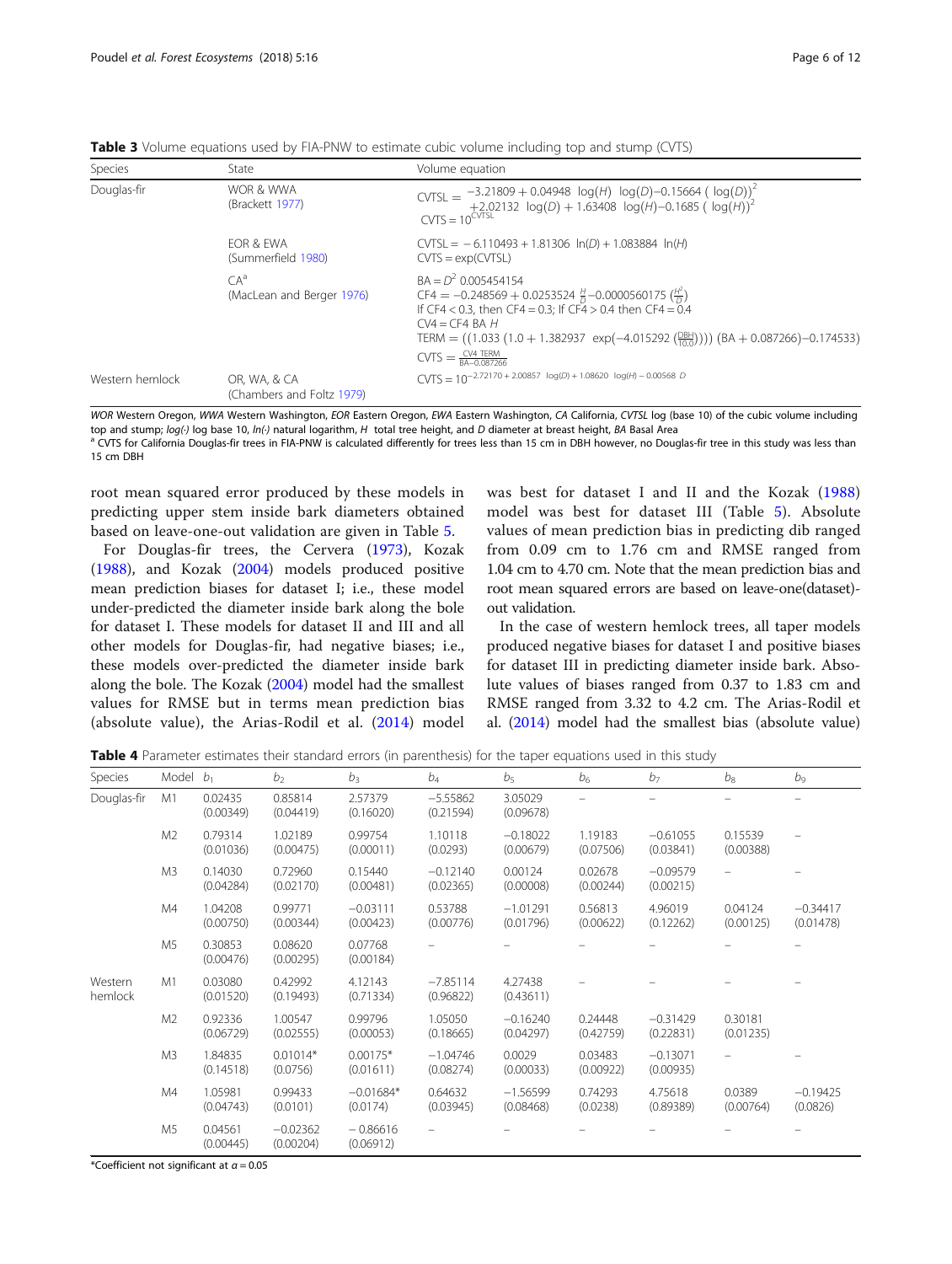<span id="page-6-0"></span>

and RMSE values for dataset III but the Kozak ([1988](#page-11-0)) had the smallest RMSE for dataset I. Once again, the mean prediction bias and root mean squared errors are based on leave-one(dataset)-out validation.

The relative height at inflection points, based on Kozak [1988](#page-11-0) model, were set to 0.25 and 0.12 for Douglas-fir and western hemlock, respectively. In general, the Kozak models (1988 and 2004) performed better than other models in predicting diameter inside bark along the bole for both species. Additionally, the Kozak [2004](#page-11-0) model had lower RMSE for Douglas-fir and very similar prediction

Table 5 Mean prediction bias, root mean squared error (RMSE) in estimating diameter inside bark using different models. Statistics were obtained by using leave-one-out cross validation method e.g. bias and RMSE for dataset I were obtained by applying the models fitted using datasets II and III

| Model          | Dataset               | Douglas-fir |           |           | Western hemlock |  |
|----------------|-----------------------|-------------|-----------|-----------|-----------------|--|
|                |                       | Bias (cm)   | RMSE (cm) | Bias (cm) | RMSE (cm)       |  |
| M1             | ı                     | 0.85        | 2.67      | $-1.07$   | 4.02            |  |
|                | $\mathsf{I}$          | $-0.34$     | 1.30      |           |                 |  |
|                | $\parallel$           | $-1.10$     | 3.84      | 1.83      | 3.64            |  |
| M <sub>2</sub> | I                     | 0.61        | 2.46      | $-1.06$   | 3.32            |  |
|                | $\mathsf{II}$         | $-0.36$     | 1.28      |           |                 |  |
|                | $\mathbb{H}$          | $-0.17$     | 3.54      | 1.35      | 4.25            |  |
| M3             | I                     | $-0.59$     | 2.69      | $-0.94$   | 3.34            |  |
|                | $\mathsf{II}$         | $-0.62$     | 1.30      |           |                 |  |
|                | Ш                     | $-0.55$     | 4.05      | 1.38      | 4.25            |  |
| M4             | I                     | 0.35        | 2.21      | $-1.09$   | 3.44            |  |
|                | $\mathsf{II}$         | $-0.28$     | 1.04      |           |                 |  |
|                | $\parallel \parallel$ | $-0.35$     | 3.35      | 1.49      | 4.27            |  |
| M5             | I                     | $-0.09$     | 3.04      | $-0.37$   | 3.83            |  |
|                | $\mathbf{I}$          | $-0.16$     | 1.26      |           |                 |  |
|                | $\parallel$           | $-1.76$     | 4.70      | 1.16      | 3.61            |  |

bias (absolute value) for western hemlock trees compared to the 1988 model. This model also has much lower multicollinearity if the model were to be log transformed to fit as a linear model (Kozak [2004\)](#page-11-0) and has been successfully used by many researchers (e.g. Rojo et al. [2005](#page-11-0); Li et al. [2012](#page-11-0)).

The selected Kozak [\(2004\)](#page-11-0) taper model was further improved by fitting it as a weighted nonlinear mixed effects model with first-order autoregressive correlation structure (CAR(1)) and provided the smaller BIC compared to the same model with second-order autoregressive (CAR(2)) structure. Thus, our taper-based volume calculations were based on the diameter inside bark predicted from this model. Li et al. [\(2012\)](#page-11-0) also found the CAR(1) model-fitting approach best for eleven conifer species in the Acadian region of North America. Rojo et al. [\(2005](#page-11-0)), however, found the CAR(2) model to perform better for maritime pine in Galicia, Northwestern Spain.

Parameter estimates and their standard errors obtained by fitting the Kozak [2004](#page-11-0) model as a weighted nonlinear mixed effects model with first-order autoregressive error structure are given in Table [6.](#page-7-0) All parameters were statistically significant at the 0.05 level of significance for western hemlock but for Douglas-fir, parameter  $b_3$  was not significant ( $p$ -value = 0.4). Note that these parameter estimates are obtained by fitting the model using the entire dataset. We did not see any pattern in bias in predicting upper stem diameter by the Kozak ([2004](#page-11-0)) taper function but the RMSE slightly increased with increasing DBH for both species (Fig. [3](#page-7-0)). However, there was no obvious pattern in relative RMSE calculated as  $100 \times \frac{\text{RMSE}}{\text{DBH}}$ .

## Volume estimation

Leave-one-out validation statistics in predicting CVTS based on all the taper equations fitted as fixed effects models were also obtained (Table [7](#page-8-0)). There was no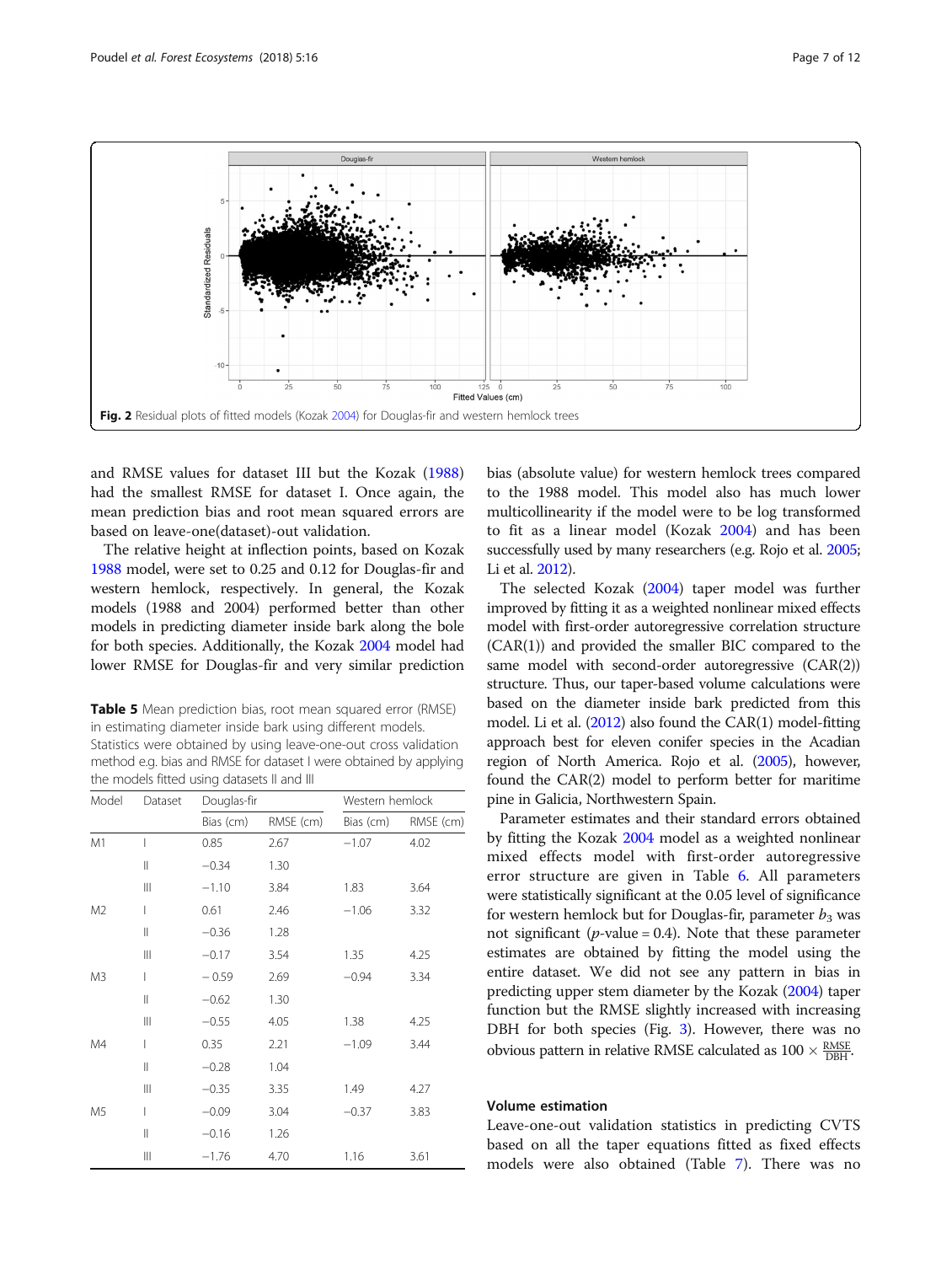<span id="page-7-0"></span>Table 6 Parameter estimates and their standard error for Kozak [\(2004](#page-11-0)) model fitted for Douglas-fir and western hemlock trees. Parameters  $b_4$  and  $b_7$  were associated with tree specific random

| effects        |             |           |            |                 |  |  |  |  |
|----------------|-------------|-----------|------------|-----------------|--|--|--|--|
| Parameter      | Douglas-fir |           |            | Western Hemlock |  |  |  |  |
|                | Estimate    | <b>SE</b> | Estimate   | <b>SE</b>       |  |  |  |  |
| b <sub>1</sub> | 1.00403     | 0.01382   | 0.80993    | 0.06838         |  |  |  |  |
| b <sub>2</sub> | 0.98460     | 0.00667   | 0.97170    | 0.02351         |  |  |  |  |
| $b_3$          | $-0.00670*$ | 0.00840   | 0.08714    | 0.03534         |  |  |  |  |
| b <sub>4</sub> | 0.49856     | 0.00678   | 0.52283    | 0.02270         |  |  |  |  |
| b <sub>5</sub> | $-0.85726$  | 0.03014   | $-1.09100$ | 0.10853         |  |  |  |  |
| $b_6$          | 0.54275     | 0.00916   | 0.72762    | 0.02775         |  |  |  |  |
| b7             | 4.47089     | 0.17168   | 2.17953    | 0.92582         |  |  |  |  |
| $b_8$          | 0.04682     | 0.00116   | 0.03593    | 0.00637         |  |  |  |  |
| bg             | $-0.41454$  | 0.01195   | $-0.32003$ | 0.05524         |  |  |  |  |
| $\varphi$      | 0.77593     |           | 0.74885    |                 |  |  |  |  |
| δ              | $-0.38306$  |           | $-0.71222$ |                 |  |  |  |  |
| $\sim$ $\sim$  |             |           |            | $-1$            |  |  |  |  |

\*Coefficient statistically not significant at  $\alpha$  = 0.05 (p-value = 0.4);  $\varphi$ = Estimate of first-order continuous autoregressive parameter;  $\delta$ = Power of the variance weighting factor

model that was consistently better than the other in predicting CVTS for both species and all datasets. For Douglas-fir trees, Bi [\(2000\)](#page-11-0), Arias-Rodil et al. ([2014](#page-11-0)), and Kozak ([1988](#page-11-0)) taper models produced the smallest absolute bias for datasets I, II, and III, respectively. However, the Kozak ([2004](#page-11-0)) produced smallest RMSE for datasets I and II and Kozak [\(1988](#page-11-0)) produced the smallest RMSE for dataset III. For western hemlock trees, Cervera [\(1973](#page-11-0)) and Kozak ([1988\)](#page-11-0) produced the smallest bias and RMSE, respectively, for dataset I and

Arias-Rodil et al. ([2014\)](#page-11-0) model produced smallest bias and RMSE for dataset III.

Table [8](#page-8-0) shows the parameter estimates and their standard error of a simple CVTS model (Eq. [7\)](#page-4-0) fitted to the data obtained in this study. All the coefficient in this model were statistically significant at 5% level of significance ( $p$ -value < 0.05). Evaluation statistics of CVTS (bias and RMSE) obtained from the fitted taper equations, local volume equation, and the volume equations used by FIA-PNW are given in Table [9](#page-8-0). All three methods (local volume equation, FIA-PNW equation, and taper-based volume prediction) over-estimated the logarithmic volume in Douglas-fir trees as indicated by negative bias (Table [9](#page-8-0)). The local volume equation for Douglas-fir performed marginally less biased than the volume equation used by the FIA-PNW  $(-0.0103 \text{ m}^3 \text{ vs. } -0.0185 \text{ m}^3)$  and Kozak ([2004](#page-11-0)) taper equation  $(-0.0103 \text{ m}^3 \text{ vs. } -0.0656 \text{ m}^3)$ . However, the FIA-PNW equation had smaller RMSE than the local and taper-based volume equation. We saw some increase in absolute bias with CVTS prediction using Kozak ([2004\)](#page-11-0) equation (M4) for trees larger than 65 cm DBH (Fig. [4](#page-9-0)). This could be due to the smaller number of larger trees available in the model fitting dataset.

Similar to the Douglas-fir trees, M4 and FIA-PNW equations over-predicted volume for western hemlock trees. The local volume equation, however, underpredicted western hemlock CVTS. M4 produced the smallest bias while the error was highest with the FIA-PNW equation (Table [9\)](#page-8-0). Once again, the FIA-PNW equations produced the smallest root mean squared error.

It is important to note that the simple CVTS equation had smaller bias and comparable RMSE compared with the FIA-PNW equation even though the simple CVTS

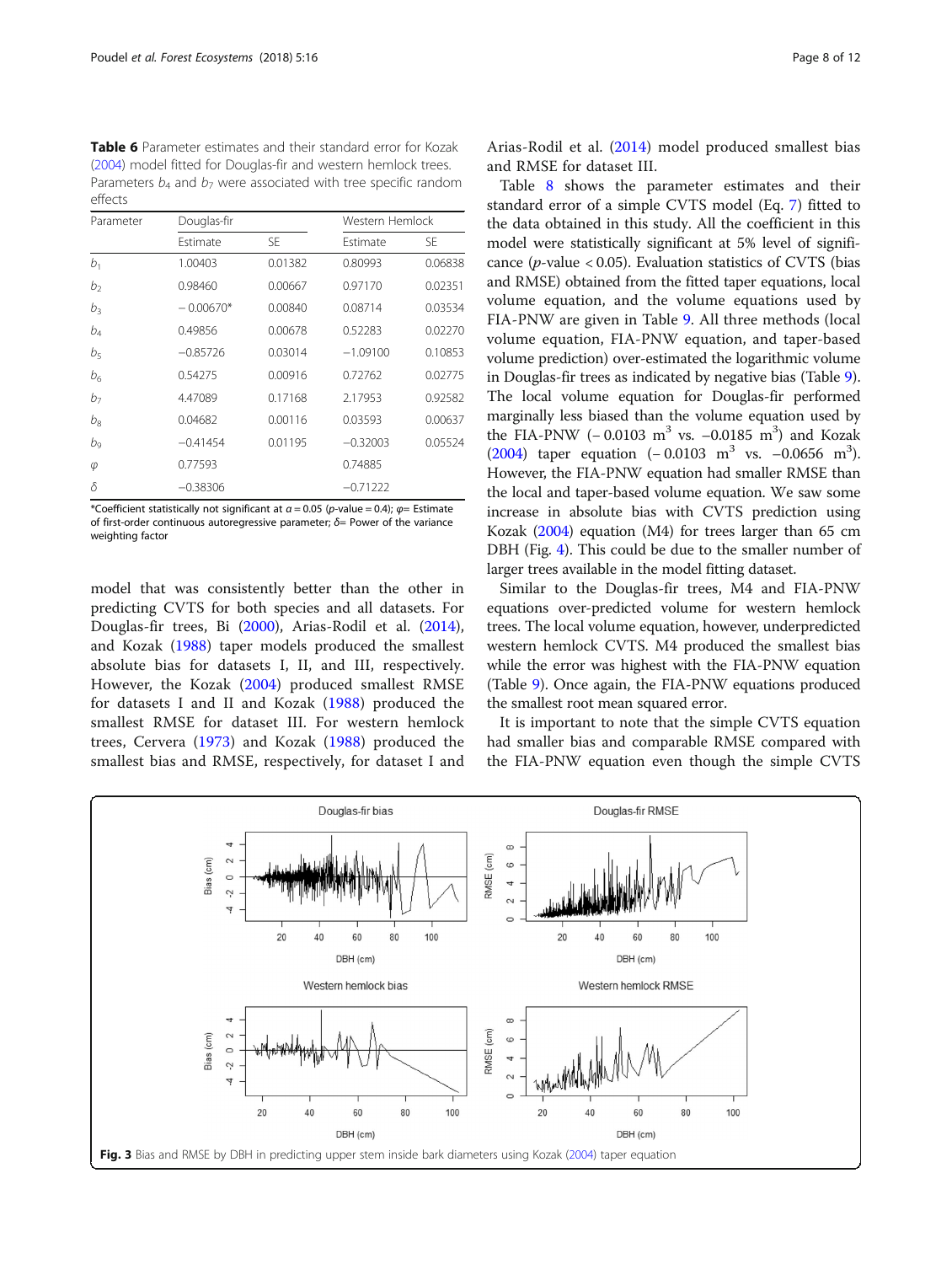| Model          | Dataset                               | Douglas-fir |              |           |              | Western hemlock |              |           |              |
|----------------|---------------------------------------|-------------|--------------|-----------|--------------|-----------------|--------------|-----------|--------------|
|                |                                       | Bias (cm)   | Bias percent | RMSE (cm) | RMSE percent | Bias (cm)       | Bias percent | RMSE (cm) | RMSE percent |
| M1             |                                       | 0.22        | 12.56        | 0.35      | 20.36        | $-0.06$         | $-4.29$      | 0.58      | 42.51        |
|                | $\parallel$                           | 0.02        | 11.03        | 0.04      | 20.51        |                 |              |           |              |
|                | $\begin{array}{c}    \end{array}$     | $-0.16$     | $-6.09$      | 0.85      | 31.55        | 0.34            | 15.98        | 0.45      | 21.19        |
| M <sub>2</sub> |                                       | 0.13        | 7.21         | 0.31      | 17.77        | $-0.16$         | $-11.63$     | 0.35      | 25.99        |
|                | $\parallel$                           | $-0.01$     | $-5.01$      | 0.03      | 16.27        |                 |              |           |              |
|                | $\begin{array}{c} \hline \end{array}$ | $-0.06$     | $-2.07$      | 0.36      | 13.52        | 0.23            | 10.80        | 0.42      | 19.67        |
| M3             |                                       | $-0.04$     | $-2.31$      | 0.29      | 16.79        | $-0.17$         | $-12.26$     | 0.43      | 31.66        |
|                | $\parallel$                           | $-0.02$     | $-9.20$      | 0.04      | 18.82        |                 |              |           |              |
|                | $\mathbf{  }$                         | $-0.15$     | $-5.51$      | 0.43      | 15.96        | 0.23            | 10.70        | 0.42      | 19.75        |
| M4             |                                       | 0.05        | 2.75         | 0.24      | 13.95        | $-0.18$         | $-13.16$     | 0.46      | 33.65        |
|                | $\parallel$                           | $-0.01$     | $-4.28$      | 0.03      | 14.64        |                 |              |           |              |
|                | $\  \ $                               | $-0.13$     | $-4.89$      | 0.47      | 17.52        | 0.22            | 10.40        | 0.40      | 18.83        |
| M5             |                                       | 0.07        | 4.24         | 0.29      | 16.45        | $-0.13$         | $-9.41$      | 0.61      | 45.14        |
|                | $\vert\vert$                          | 0.00        | $-2.07$      | 0.03      | 15.94        |                 |              |           |              |
|                | $\begin{array}{c} \hline \end{array}$ | $-0.44$     | $-16.13$     | 1.18      | 43.91        | 0.16            | 7.41         | 0.28      | 13.33        |

<span id="page-8-0"></span>Table 7 Mean prediction bias, root mean squared error (RMSE) in estimating inside bark cubic volume using different models. Statistics were obtained by using leave-one-out cross validation method i.e. bias and RMSE for dataset I were obtained by applying the models fitted using datasets II and III

equation has only three coefficients compared to six coefficients in FIA-PNW Douglas-fir equation for western Oregon and Washington. FIA-PNW volume equation for western hemlock uses DBH, log DBH, and log height to predict logarithm of CVTS. Our model fitted in this study has one less parameter and had smaller bias (absolute value) compared to the equation used by the FIA-PNW (Table 9).

Bias and RMSE in estimating CVTS based on taper equation also differed by tree diameter for both species (Fig. [4](#page-9-0)). For Douglas-fir, bias in taper-based CVTS ranged from − 12.66 to 0.84%. For western hemlock, bias ranged from − 28.64 to 2.29% and performance of taper equation was poor for trees larger than 65 cm DBH, as noted previously. This could be because there were only a few larger trees available for model development. Predicted stem profiles i.e. plot of relative diameter (d/D)

Table 8 Parameter estimates and their standard error for a CVTS equation, in the form of CVTS =  $\exp(a_0 + a_1 \ln(D) + a_2 \ln(H))$ , fitted for Douglas-fir and western hemlock trees. All regression parameters were statistically significant at 5% level of significance

| Parameter      | Douglas-fir |         | Western Hemlock |         |
|----------------|-------------|---------|-----------------|---------|
|                | Estimate    | SF      | Estimate        | SF      |
| a <sub>0</sub> | $-9.70405$  | 0.04822 | $-9.98200$      | 0.23210 |
| a <sub>1</sub> | 1.61812     | 0.01195 | 1.37228         | 0.03673 |
| a <sub>2</sub> | 1.21071     | 0.01771 | 1.57319         | 0.08084 |

vs. relative height  $(h/H)$ , of small, medium, and larges trees, are shown in Figs. [5](#page-9-0) and [6](#page-9-0) and show that there is less taper in smaller trees compared with the medium and large sized trees for both species.

## Summary and conclusion

We evaluated the performance of five different taper equations in estimating upper stem diameters and cubic volume including top and stump (CVTS) of Douglas-fir and western hemlock trees based on mean prediction bias and RMSE they produced. Both Kozak ([1988](#page-11-0)) and

Table 9 Mean bias and RMSE for estimating cubic volume including top and stump obtained from fitted taper equations (M4), volume equations fitted in this study (Local), and the volume equations used by FIA-PNW. Evaluation statistics for each dataset were obtained by using leave-one-out cross validation method i.e. bias and RMSE for dataset I were obtained by applying the models fitted using datasets II and III

| Species         | Model          | Bias<br>(m <sup>3</sup> ) | <b>RMSE</b><br>(m <sup>3</sup> ) |
|-----------------|----------------|---------------------------|----------------------------------|
| Douglas-fir     | M4             | $-0.0656$                 | 0.2721                           |
|                 | Local          | $-0.0103$                 | 0.2525                           |
|                 | FIA-PNW        | $-0.0185$                 | 0.2235                           |
| Western hemlock | M4             | $-0.0137$                 | 0.4292                           |
|                 | Local          | 0.0287                    | 0.4234                           |
|                 | <b>FIA-PNW</b> | $-0.0866$                 | 0.2990                           |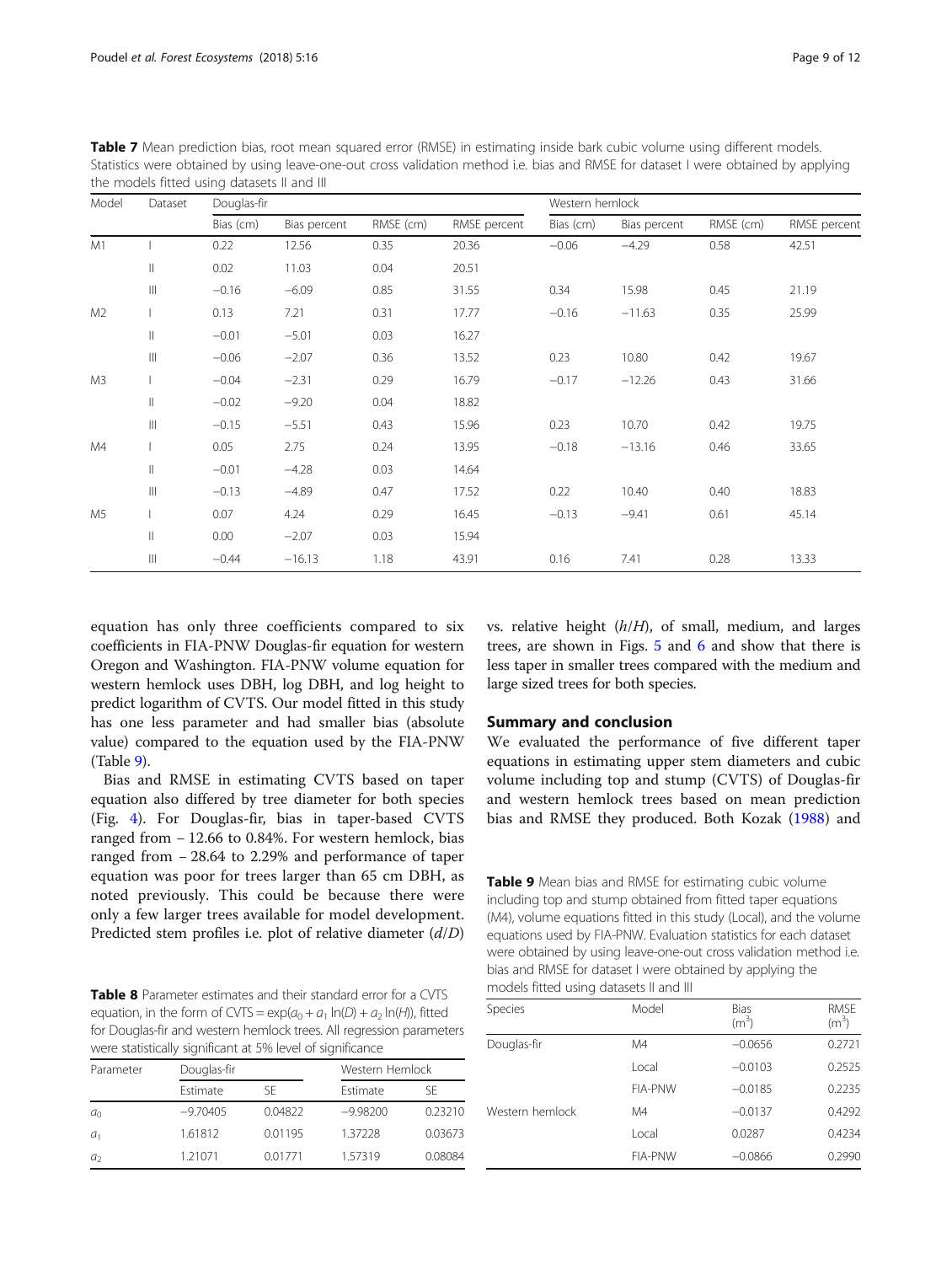<span id="page-9-0"></span>

Kozak [\(2004\)](#page-11-0) variable-exponent taper equations performed better, in terms of RMSE, than the simple polynomial taper equation of Cervera ([1973](#page-11-0)) for Douglas-fir trees. However, Bi [\(2000](#page-11-0)) and Arias-Rodil et al. [\(2014\)](#page-11-0) taper equations, both of which are also variable exponent taper equations, produced higher RMSE compared to the simple taper equation of Cervera ([1973](#page-11-0)). For western hemlock, all the variable-exponent models performed better than the simple polynomial taper function for dataset I. For dataset II, the Cervera ([1973](#page-11-0)) taper equation produced smaller cross validation RMSE than all but Arias-Rodil et al. [\(2014](#page-11-0)) equation. This finding is consistent with the findings of Rojo et al. [\(2005](#page-11-0)) who compared the performance of 31 taper functions in predicting upper stem diameters for maritime pine in Northwestern Spain. Among the variable-exponent taper equations, Kozak [\(1988](#page-11-0)) and Kozak [\(2004\)](#page-11-0) models performed better than the Bi [\(2000\)](#page-11-0) and Arias-Rodil ([2014\)](#page-11-0) taper equations. Kozak [\(2004](#page-11-0)) was chosen as the final model because it produced smaller RMSE values for Douglas-fir, comparable RMSEs for western hemlock trees, and has been used in the past in several studies to predict upper stem diameters as well as merchantable and total volume.We report the final model parameters based on the taper and local volume equation fitted using the combined dataset. Therefore, we also obtained separate evaluation statistics for each dataset by applying the fitted model to these datasets. These results are presented in Table [10](#page-10-0). We observed that the RMSE values were smaller for the datasets with smaller trees compared with the dataset with larger trees for both species. For example, Douglas-fir trees in dataset I and II were both sampled from the western half of states of Oregon and Washington but RMSEs for dataset II, which had small average DBH (37.1 cm vs. 18.2 cm), were less than the RMSE percent for dataset I for all methods. However, the biases were slightly higher for second dataset (Table [10\)](#page-10-0) for all methods.

The volume equations used by FIA-PNW performed fairly well but a volume equation with fewer parameters fitted in this study using DBH and height provided similar



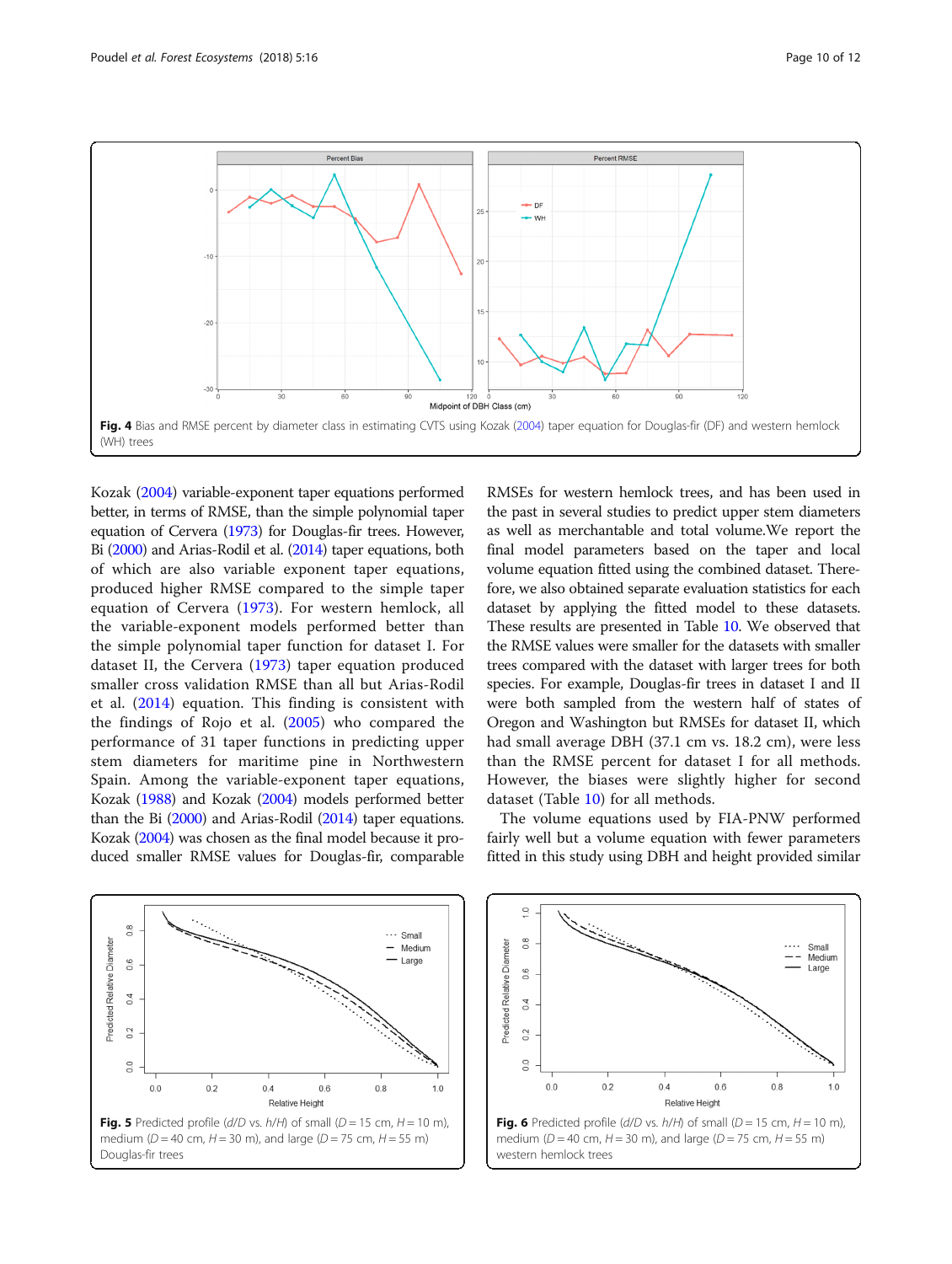<span id="page-10-0"></span>Table 10 Bias and RMSE for estimating cubic volume including top and stump obtained from fitted taper equations (M4), volume equations fitted in this study (Local), and the volume equations used by FIA-PNW for dataset I, II, and III. Final models were fitted using all datasets and evaluation statistics were obtained by applying them to individual dataset

| Species         | Dataset                           | Method         | Bias $(m^3)$ | RMSE $(m^3)$ |
|-----------------|-----------------------------------|----------------|--------------|--------------|
| Douglas-fir     | I                                 | M4             | $-0.0277$    | 0.2502       |
|                 |                                   | Local          | 0.0003       | 0.2354       |
|                 |                                   | <b>FIA-PNW</b> | 0.0688       | 0.2830       |
|                 | $\mathsf{II}$                     | M4             | $-0.0042$    | 0.0288       |
|                 |                                   | Local          | $-0.0195$    | 0.0347       |
|                 |                                   | <b>FIA-PNW</b> | $-0.0098$    | 0.0310       |
|                 | $\begin{array}{c}    \end{array}$ | M4             | $-0.1713$    | 0.5258       |
|                 |                                   | Local          | $-0.0563$    | 0.3852       |
|                 |                                   | <b>FIA-PNW</b> | $-0.0035$    | 0.3564       |
| Western hemlock | I                                 | M4             | $-0.0676$    | 0.2850       |
|                 |                                   | Local          | $-0.0492$    | 0.1773       |
|                 |                                   | <b>FIA-PNW</b> | $-0.1504$    | 0.3763       |
|                 | Ш                                 | M4             | 0.1024       | 0.2706       |
|                 |                                   | Local          | 0.1411       | 0.3454       |
|                 |                                   | <b>FIA-PNW</b> | $-0.0227$    | 0.2217       |

RMSE compared with the volume equation used by FIA-PNW. We found that the RMSEs of FIA-PNW volume equations were slightly smaller than the ones produced by the Kozak [\(2004](#page-11-0)) taper equation. This result is consistent with the results reported by Poudel ([2015\)](#page-11-0) who found CVTS obtained from FIA-PNW volume equations to be more accurate (3% less RMSE) than the estimates obtained from the refitted Kozak [\(2004](#page-11-0)) equation for Douglas-fir. In addition, it is expected that the volume equations produced smaller error compared to the taper equations because of the function they minimize.

Taper equations may be preferred over direct volume equations because they account for the variability in stem form and can be used for multiple purposes such as estimating merchantable volume or height. However, the modest gain in precision, as observed in this study, is attained by the increased complexity of the taper equations. Similar studies using the data collected across the region for other species would further help in making decisions on whether the taper-based volume estimates are more accurate than the estimate obtained from existing equations.

Most of the volume equations used by the PNW-FIA program for trees on the west coast use models built in the 1970s and 1980s, many of which employ the TARIF system to estimate the volume of different pre-determined merchantable portions of the tree. It is difficult to use these equations for different merchantability standards

and to incorporate information on trees that have broken tops. More recently, equations have been developed for many species that specifically model the volume of tree boles, and can readily estimate gross volume. The Kozak ([2004](#page-11-0)) variable exponent taper equation produced smaller bias and root mean squared error in predicting upper stem inside bark diameters compared to other taper equations used in this study. CVTS obtained based on this taper equation was very similar to the CVTS estimates obtained from a locally fitted simple volume equation and the volume equations used by the FIA-PNW in the states of Oregon, Washington, and California for Douglas-fir and western hemlock trees. Additionally, the accuracy of a simple volume equation that predicts CVTS as a function of DBH and total tree height was comparable with the FIA-PNW volume equations that has more parameters in the model.

The taper equations fitted in this study provide added benefit to the users over the FIA-PNW volume equations by enabling the users to predict diameter at any height, height to a given diameter, and merchantable volume in addition to CVTS of Douglas-fir and western hemlock trees in the Pacific Northwest. The findings of this study also give more confidence to the users of FIA-PNW volume equations because the volume estimates obtained based on taper equation and the local volume equation were very similar to the ones obtained from the existing FIA-PNW volume equations. However, similar studies performed at the large scale are needed to verify the appropriateness of replacing existing volume equation with the newer sets of taper equations.

#### Abbreviations

CVTS: Cubic volume including top and stump; DBH: Diameter outside bark at 1.3 m above ground; DIB: Diameter inside bark; FIA-PNW: Forest Inventory and Analysis program in the Pacific Northwest; PDIB: Predicted diameter inside bark

#### Acknowledgements

We would like to thank Dr. James W. Flewelling for providing insight on interpolation approaches and for providing feedback on manuscript draft.

#### Funding

The project is funded by the USDA Forest Service, Forest Inventory Analysis Unit.

#### Availability of data and materials

The data can be available upon request to the Corresponding Author.

#### Authors' contributions

KP conceived and designed the comparison of the taper functions, wrote the manuscript and R codes, conducted the analyses, THM formulated the idea and contributed significant input into the manuscript through many reviews and supervised the study, ANG provided significant input throughout the manuscript preparation and supervised the study. All authors read and approved the final manuscript.

#### Authors' information

K.P. Poudel is Postdoc Scholar at Oregon State University; H. Temesgen is Professor of Forest Biometrics and Measurements at Oregon State University, and A.N. Gray is Research Ecologist, Team Leader, USDA Forest Service, PNW Research Station.